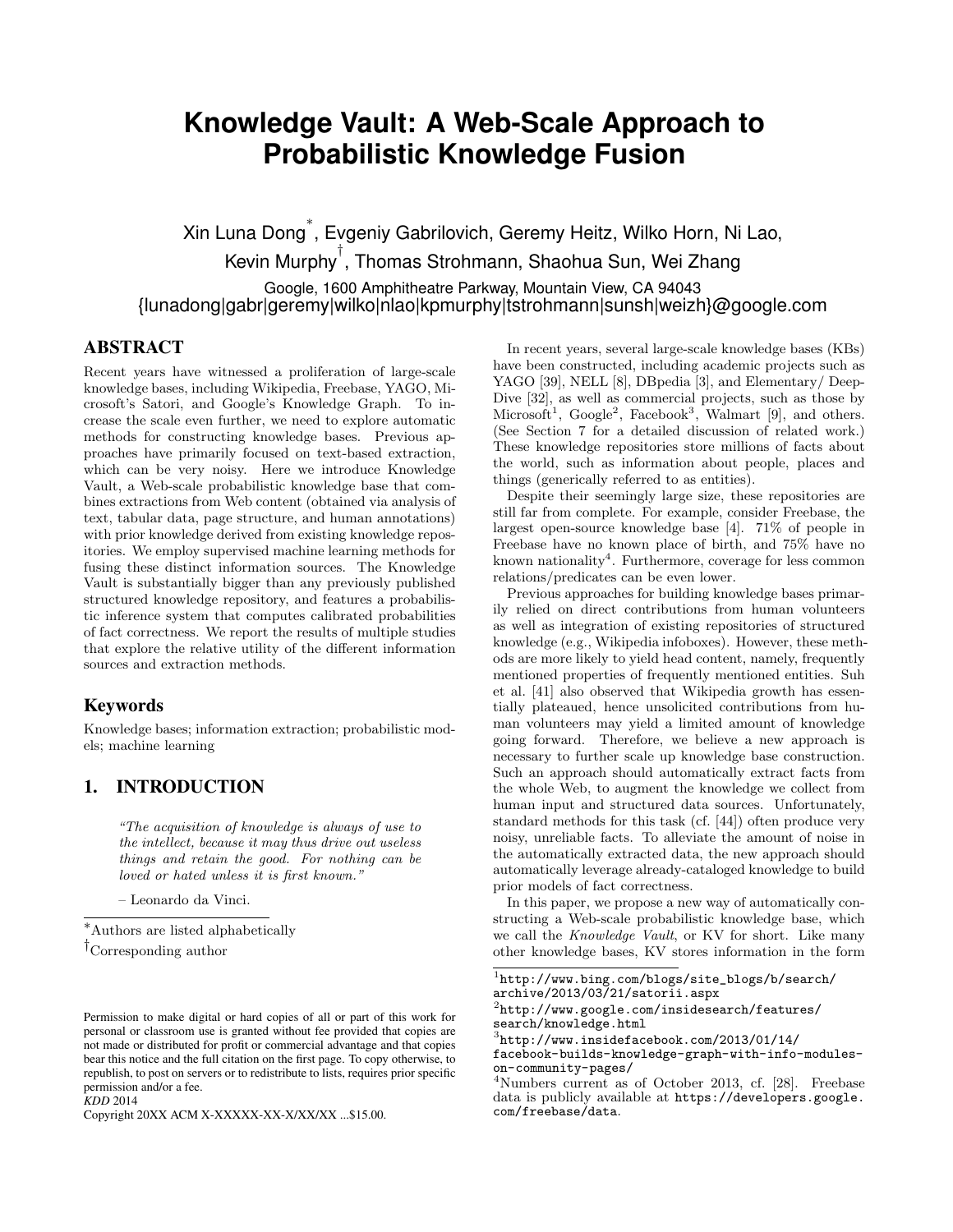of RDF triples (subject, predicate, object).An example is </m/02mjmr, /people/person/place\_of\_birth /m/02hrh0\_>, where /m/02mjmr is the Freebase id for Barack Obama, and /m/02hrh0\_ is the id for Honolulu. Associated with each such triple is a confidence score, representing the probability that KV "believes" the triple is correct.

Entity types and predicates come from a fixed ontology, which is similar to that used in other systems, such as YAGO [39], NELL [8], DeepDive [32], and various systems participating in the TAC-KBP slot-filling competition [22]. Knowledge bases that use a fixed ontology should be contrasted with open information extraction (Open IE) approaches, such as Reverb [12], which work at the lexical level. Open IE systems usually have multiple redundant facts that are worded differently, such as <Barack Obama, was born in, Honolulu> and <Obama, place of birth, Honolulu>. In contrast, KV separates facts about the world from their lexical representation. This makes KV a structured repository of knowledge that is language independent.

The contributions of this paper are threefold. First, the Knowledge Vault is different from previous works on automatic knowledge base construction as it combines noisy extractions from the Web together with prior knowledge, which is derived from existing knowledge bases (in this paper, we use Freebase as our source of prior data). This approach is analogous to techniques used in speech recognition, which combine noisy acoustic signals with priors derived from a language model. KV's prior model can help overcome errors due to the extraction process, as well as errors in the sources themselves. For example, suppose an extractor returns a fact claiming that Barack Obama was born in Kenya, and suppose (for illustration purposes) that the true place of birth of Obama was not already known in Freebase. Our prior model can use related facts about Obama (such as his profession being US President) to infer that this new fact is unlikely to be true. The error could be due to mistaking Barack Obama for his father (entity resolution or co-reference resolution error), or it could be due to an erroneous statement on a spammy Web site (source error).

Second, KV is much bigger than other comparable KBs (see Table 1). In particular, KV has 1.6B triples, of which 324M have a confidence of 0.7 or higher, and 271M have a confidence of 0.9 or higher. This is about 38 times more than the largest previous comparable system (DeepDive [32]), which has 7M confident facts (Ce Zhang, personal communication). To create a knowledge base of such size, we extract facts from a large variety of sources of Web data, including free text, HTML DOM trees, HTML Web tables, and human annotations of Web pages. (Note that about 1/3 of the 271M confident triples were not previously in Freebase, so we are extracting new knowledge not contained in the prior.)

Third, we perform a detailed comparison of the quality and coverage of different extraction methods, as well as different prior methods. We also demonstrate the benefits of using multiple extraction sources and systems. Finally, we evaluate the validity of the closed world assumption, which is often used to automatically evaluate newly extracted facts given an existing knowledge base (see Section 6).

In the following sections, we describe the components of KV in more detail. We then study the performance of each part of the system in isolation and in combination, and show that fusion of multiple complementary systems and data sources considerably improves precision at a given recall level

## 2. OVERVIEW

KV contains three major components:

- Extractors: these systems extract triples from a huge number of Web sources. Each extractor assigns a confidence score to an extracted triple, representing uncertainty about the identity of the relation and its corresponding arguments.
- Graph-based priors: these systems learn the prior probability of each possible triple, based on triples stored in an existing KB.
- Knowledge fusion: this system computes the probability of a triple being true, based on agreement between different extractors and priors.

Abstractly, we can view the KV problem as follows: we are trying to construct a weighted labeled graph, which we can view as a very sparse  $E \times P \times E$  3d matrix G, where  $E$  is the number of entities,  $P$  is the number of predicates, and  $G(s, p, o) = 1$  if there is a link of type p from s to o, and  $G(s, p, o) = 0$  otherwise. We want to compute  $Pr(G(s, p, o) = 1)$  for candidate  $(s, p, o)$  triples, where the probability is conditional on different sources of information. When using extractions, we condition on text features about the triple. When using graph-based priors, we condition on known edges in the Freebase graph (obviously we exclude the edge we are trying to predict!). Finally, in knowledge fusion, we condition on both text extractions and prior edges.

We describe each of three components in more detail in the following sections. Before that, we discuss our training and test procedure, which is common to all three approaches.

#### 2.1 Evaluation protocol

Using the methods to be described in Section 3, we extract about 1.6B candidate triples, covering 4469 different types of relations and 1100 different types of entities. About 271M of these facts have an estimated probability of being true above 90%; we call these "confident facts". The resulting KB is much larger than other automatically constructed KBs, as summarized in Table 1.

To evaluate the quality of our methods, we randomly split this data into a training set (80% of the data) and a test set (20% of the data); we infer labels for these triples using the method described below. To ensure that certain common predicates (e.g., relating to geographical containment) did not dominate the performance measures, we took at most 10k instances of each predicate when creating the test set. We then pooled the samples from each predicate to get a more balanced test set.

If the test set contains the triple  $(s, p, o)$ , then the training set is guaranteed not to contain the same triple. However, it may contain  $(s, p, o')$  or  $(s, p', o)$  or  $(s', p, o)$ . For example, suppose s is Barack Obama,  $p$  is father-of, and  $o$  is Sasha Obama. Then the training set may contain the fact that Barack is the father of Malia Obama, or that Barack lives in the same place as Sasha Obama, etc. In graph terminology, we are leaving out edges at random from the training set, and asking how well we can predict their presence or absence.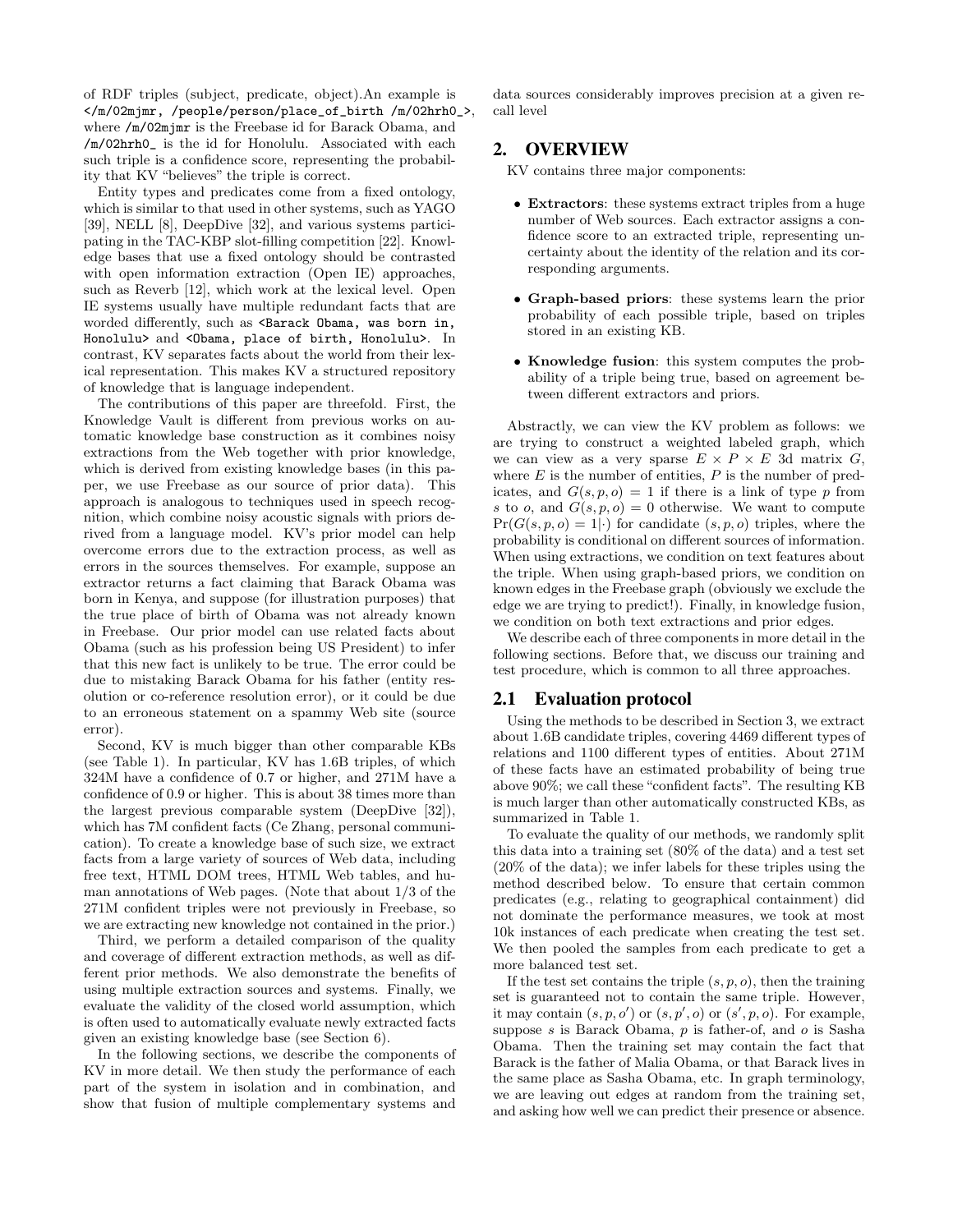| Name                     | $\#$ Entity types | $#$ Entity instances | $\#$ Relation types | $\#$ Confident facts (relation instances) |
|--------------------------|-------------------|----------------------|---------------------|-------------------------------------------|
| $Knowledge$ Vault $(KV)$ | 1100              | 45M                  | 4469                | 271M                                      |
| DeepDive $[32]$          |                   | 2.7M                 | 34                  | $7M^a$                                    |
| NELL [8]                 | 271               | 5.19M                | 306                 | $0.435M^{b}$                              |
| PROSPERA [30]            |                   | N/A                  | 14                  | 0.1M                                      |
| YAGO2 [19]               | 350,000           | 9.8M                 | 100                 | 4M <sup>c</sup>                           |
| Freebase [4]             | 1,500             | 40M                  | 35,000              | $637M^d$                                  |
| Knowledge Graph (KG)     | 1.500             | 570M                 | 35,000              | $18,000M^e$                               |
|                          |                   |                      |                     |                                           |

Table 1: Comparison of knowledge bases. KV, DeepDive, NELL, and PROSPERA rely solely on extraction, Freebase and KG rely on human curation and structured sources, and YAGO2 uses both strategies. Confident facts means with a probability of being true at or above 0.9.

<sup>a</sup>Ce Zhang (U Wisconsin), private communication

 ${}^{b}$ Bryan Kiesel (CMU), private communication

 $c^c$ Core facts, http://www.mpi-inf.mpg.de/yago-naga/yago/downloads.html

<sup>d</sup>This is the number of non-redundant base triples, excluding reverse predicates and "lazy" triples derived from flattening CVTs (complex value types).

 $e<sup>e</sup>$ http://insidesearch.blogspot.com/2012/12/get-smarter-answers-from-knowledge\_4.html

An alternative approach to constructing the test set would have been to leave out all edges emanating from a particular node. However, in such a case, the graph-based models would have no signal to leverage. For example, suppose we omitted all facts about Barack Obama, and asked the system to predict where he lives, and who his children are. This would be possible given text extractions, but impossible given just a prior graph of facts. A compromise would be to omit all edges of a given type; for example, we could omit connections to all his children, but leave in other relations. However, we think the random sampling scenario more accurately reflects our actual use-case, which consists of growing an existing KB, where arbitrary facts may be missing.

#### 2.2 Local closed world assumption (LCWA)

All the components of our system use supervised machine learning methods to fit probabilistic binary classifiers, which can compute the probability of a triple being true. We give the details on how these classifiers are constructed in the following sections. Here, we describe how we determine the labels (we use the same procedure for the training and test set).

For  $(s, p, o)$  triples that are in Freebase, we assume the label is true. For triples that do not occur in Freebase, we could assume the label is false (corresponding to a closed world assumption), but this would be rather dangerous, since we know that Freebase is very incomplete. So instead, we make use a somewhat more refined heuristic that we call the local closed world assumption.

To explain this heuristic, let us define  $O(s, p)$  as the set of existing object values for a given  $s$  and  $p$ . This set will be a singleton for functional (single-valued) predicates such as place of birth, but can have multiple values for general relations, such as children; of course, the set can also be empty. Now, given a candidate triple  $(s, p, o)$ , we assign its label as follows: if  $(s, p, o) \in O(s, p)$ , we say the triple is correct; if  $(s, p, o) \notin O(s, p)$ , but  $|O(s, p)| > 0$ , we say the triple is incorrect (because we assume the KB is locally complete for this subject-predicate pair); if  $O(s, p)$  is empty, we do not label the triple, and we throw it out of our training / test set.

This heuristic is also used in previous works such as [15].

We empirically evaluate its adequacy in Section 6, by comparing to human-labeled data. There are more sophisticated methods for training models that don't make this assumption (such as [28, 36]), but we leave the integration of such methods into KV to future work.

#### 3. FACT EXTRACTION FROM THE WEB

In this section, we summarize the extractors that we use to build KV, and then we evaluate their relative performance.

#### 3.1 Extraction methods

#### *3.1.1 Text documents (TXT)*

We use relatively standard methods for relation extraction from text (see [16] for a recent overview), but we do so at a much larger scale than previous systems.

We first run a suite of standard NLP tools over each document. These perform named entity recognition, part of speech tagging, dependency parsing, co-reference resolution (within each document), and entity linkage (which maps mentions of proper nouns and their co-references to the corresponding entities in the KB). The in-house named entity linkage system we use is similar to the methods described in [18].

Next, we train relation extractors using distant supervision [29]. Specifically, for each predicate of interest, we extract a seed set of entity pairs that have this predicate, from an existing KB. For example, if the predicate is married\_to, the pairs could be (BarackObama, MichelleObama) and (Bill-Clinton, HillaryClinton). We then find examples of sentences in which this pair is mentioned, and extract features/ patterns (either from the surface text or the dependency parse) from all of these sentences. The features that we use are similar to those described in [29].

In a bootstrapping phase, we look for more examples of sentences with these patterns occurring between pairs of entities of the correct type. We use the local closed world assumption to derive labels for the resulting set of extractions. Once we have a labeled training set, we fit a binary classifier (we use logistic regression) for each predicate independently in parallel, using a MapReduce framework. We have trained extractors for 4469 predicates, which is much more than previous machine reading systems.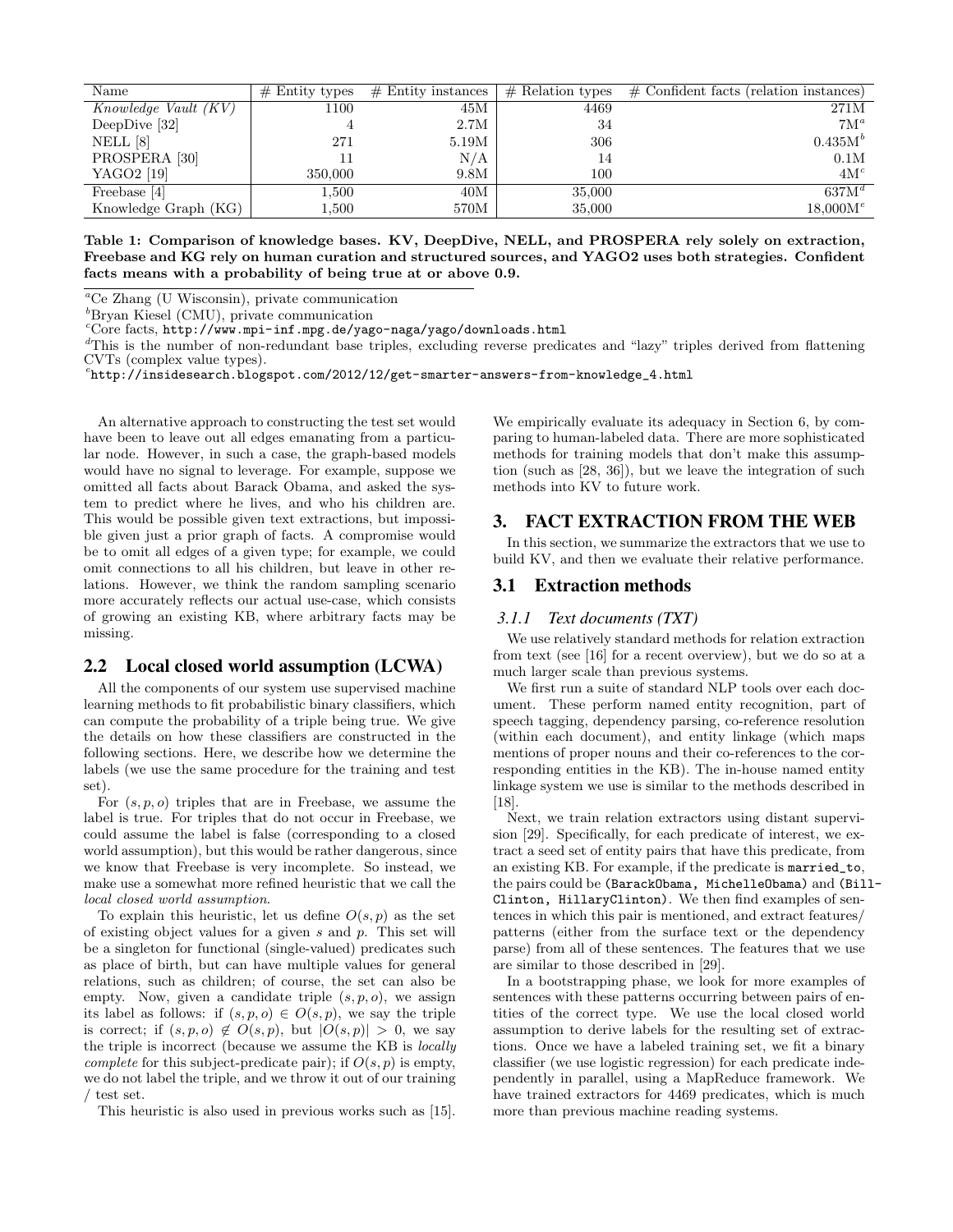#### *3.1.2 HTML trees (DOM)*

A somewhat different way to extract information from Web pages is to parse their DOM trees. These can either come from text pages, or from "deep web" sources, where data are stored in underlying databases and queried by filling HTML forms; these sources together generate more than 1B pages of data in DOM tree format [7]. To extract triples from DOM trees, we train classifiers as in the text case, except that we derive features connecting two entities from the DOM trees instead of from the text. Specifically, we use the lexicalized path (along the tree) between the two entities as a feature vector. The score of the extracted triples is the output of the classifier.

## *3.1.3 HTML tables (TBL)*

There are over 570M tables on the Web that contain relational information (as opposed to just being used for visual formatting) [6]. Unfortunately, fact extraction techniques developed for text and trees do not work very well for tables, because the relation between two entities is usually contained in the column header, rather than being close by in the text/ tree. Instead, we use the following heuristic technique. First, we perform named entity linkage, as in the text case. Then we attempt to identify the relation that is expressed in each column of the table by looking at the entities in each column, and reasoning about which predicate each column could correspond to, by matching to Freebase, as in standard schema matching methods [42]. Ambiguous columns are discarded. The score of the extracted triple reflects the confidence returned by the named entity linkage system.

#### *3.1.4 Human Annotated pages (ANO)*

There are a large number of webpages where the webmaster has added manual annotations following ontologies from schema.org, microformats.org, openGraphProtocol.org, etc. In this paper, we use schema.org annotations. Many of these annotations are related to events or products, etc. Such information is not currently stored in the knowledge vault. So instead, in this paper we focus on a small subset of 14 different predicates, mostly related to people. We define a manual mapping from schema.org to the Freebase schema for these different predicates. The score of the extracted triple reflects the confidence returned by the named entity linkage system (the same one we use for TXT triples).

#### 3.2 Fusing the extractors

We have described 4 different fact extraction methods. A simple way to combine these signals is to construct a feature vector  $\vec{f}(t)$  for each extracted triple  $t = (s, p, o)$ , and then to apply a binary classifier to compute  $Pr(t = 1 | \vec{f}(t))$ . For simplicity and speed, we fit a separate classifier for each predicate.

The feature vector is composed of two numbers for each extractor: the square  $root<sup>5</sup>$  of the number of sources that the extractor extracted this triple from, and the mean score of



Figure 1: True probability vs estimated probability for each triple in KV.

the extractions from this extractor, averaging over sources (or 0 if the system did not produce this triple).

The classifier learns a different weight for each component of this feature vector, and hence can learn the relative reliabilities of each system. In addition, since we fit a separate classifier per predicate, we can model their different reliabilities, too.

The labels for training the fusion system come from applying the local closed world assumption to the training set. Since this is a very low-dimensional classification problem, we initially used a linear logistic regression model. However, we observed considerably better performance by using boosted decision stumps [35]. This kind of classifier can learn to quantize the features into bins, and thus learn a non-linear decision boundary.

#### 3.3 Calibration of the probability estimates

The confidence scores from each extractor (and/or the fused system) are not necessarily on the same scale, and cannot necessarily be interpreted as probabilities. To alleviate this problem, we adopt the standard technique known as Platt Scaling (named after [33]), which consists of fitting a logistic regression model to the scores, using a separate validation set. Figure 1 shows that our (fused) probability estimates are well-calibrated, in the following sense: if we collect all the triples that have a predicted probability of 0.9, then we find that about 90% of them are indeed true. Each individual extractor is also calibrated (results not shown).

#### 3.4 Comparison of the methods

Using the four extractors described earlier applied to a very large web corpus, we extract about 1.6B triples. Table 2 shows the number of triples from each system. We see that the DOM system extracts the largest number of triples overall (about 1.2B), of which about 94M (or 8%) are high confidence (with a probability of being true at or above 0.9; see the penultimate column of Table 2). The TBL system extracts the least number of triples overall (about 9.4M). One reason for this is that very few columns in webtables (only 18% according to [17]) map to a corresponding Freebase predicate. The ANO and TXT systems both produce hundreds of millions of triples.

In addition to measuring the number of triples at different confidence levels, it is interesting to consider the area under the ROC curve (AUC score). This score is equal to the probability that a classifier will rank a randomly chosen positive instance higher than a randomly chosen negative one. We computed the AUC scores for the different extraction meth-

<sup>&</sup>lt;sup>5</sup>The motivation for using  $\sqrt{n}$ , where *n* is the number of sources, is to reduce the effect of very commonly expressed facts (such as the birth place of Barack Obama). Results are similar if we use  $log(1 + n)$ . Note that we perform de-duplication of sources before running the extraction pipelines.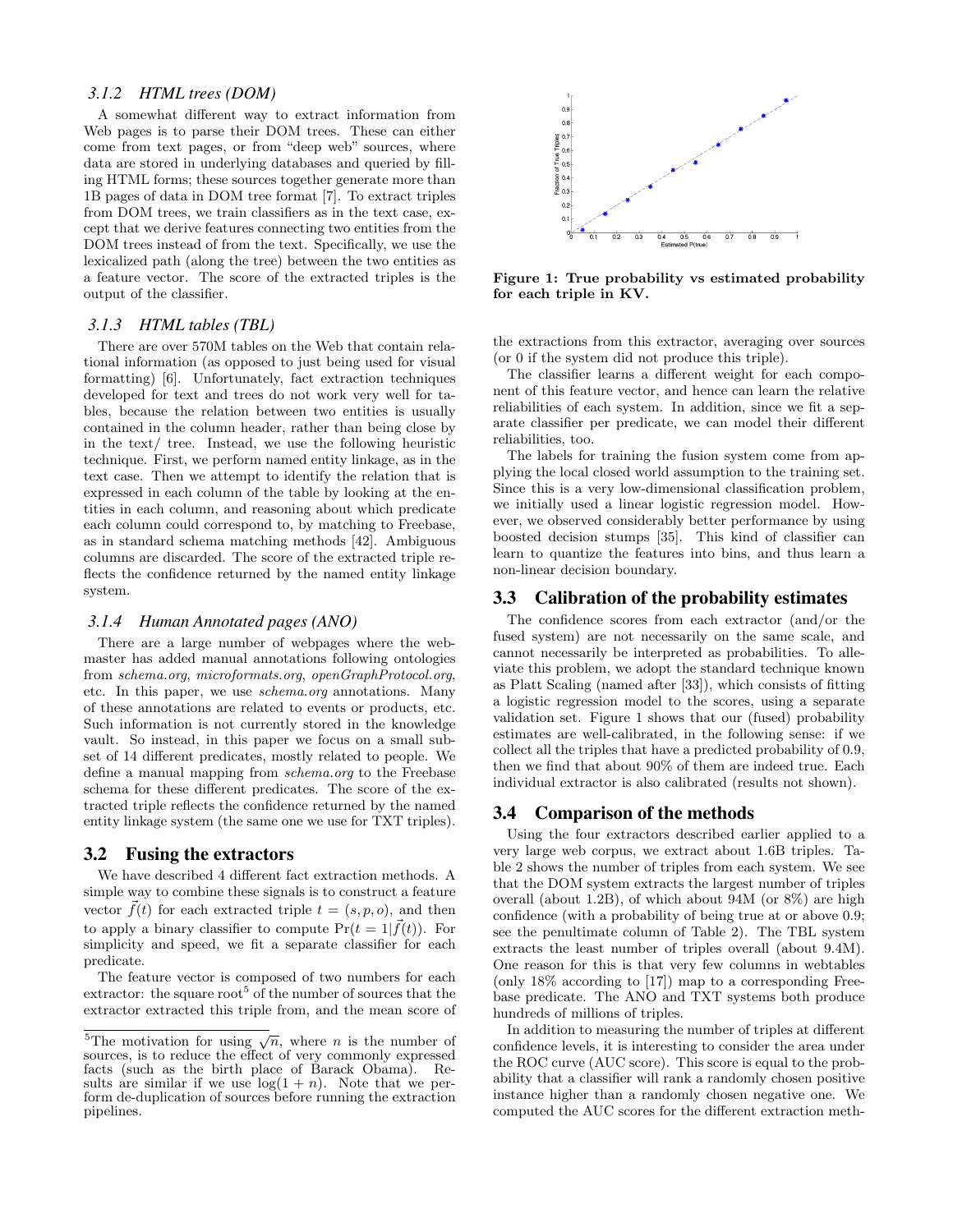| System     | #     | # > 0.7 | # > 0.9 | Frac. $>0.9$ | AUC   |
|------------|-------|---------|---------|--------------|-------|
| <b>TBL</b> | 9.4M  | 3.8M    | 0.59M   | 0.06         | 0.856 |
| ANO        | 140M  | 2.4M    | 0.25M   | 0.002        | 0.920 |
| <b>TXT</b> | 330M  | 20M     | 7.1M    | 0.02         | 0.867 |
| <b>DOM</b> | 1200M | 150M    | 94M     | 0.08         | 0.928 |
| FUSED-EX.  | 1600M | 160M    | 100M    | 0.06         | 0.927 |

Table 2: Performance of different extraction systems.



Figure 2: Predicted probability of each triple vs. the number of systems that predicted it. Solid blue line: correct (true) triples. Dotted red line: incorrect (false) triples.

ods on different test sets, namely, only using the extractions produced by each system (obviously, the test sets were distinct from the training sets). The test set for computing the AUC score for the fused extractors was the union of all the test sets of the individual systems.

We see that the DOM system has the highest AUC score, so although it produces a large number of low confidence triples, the system "knows" that these are likely to be false. The table also illustrates the benefits of fusing multiple extractors: we get about 7% more high confidence triples, while maintaining a high AUC score (see the last row of the table). Not surprisingly, however, the performance of the fusion system is dominated by that of the DOM system. In Section 5, we shall show much greater gains from fusion, when we combine graph priors with extractors.

#### 3.5 The beneficial effects of adding more evidence

Figure 2 shows how the overall predicted probability of each triple changes as more systems extract it. When no systems extract a given triple, we rely on our prior model (described in Section 4); averaging over all the triples, we see that the prior probability for the true triples is about 0.5, whereas the prior probability for the false triples is close to 0. As we accumulate more evidence in favor of the triple, our belief in its correctness increases to near 1.0 for the true triples; for the false triples, our belief also increases, although it stays well below 0.5.

Figure 3 shows how the probability of a triple increases with the number of sources where the triple is seen. Again, our final belief in true triples is much higher than in false



Figure 3: Predicted probability of each triple vs. the number of unique web sources that contain this triple (axis truncated at 50 for clarity).

triples. To prevent over-counting of evidence, we only count each triple once per domain, as opposed to once per URL; for example, if we extract a triple asserting that Barack Obama was born in Kenya from myblogger.com/page1 and myblogger.com/page2, we only count this once.

# 4. GRAPH-BASED PRIORS

As mentioned in the introduction, facts extracted from the Web can be unreliable. A good way to combat this is to use prior knowledge, derived from other kinds of data. In this paper, we exploit existing triples in Freebase to fit prior models, which can assign a probability to any possible triple, even if there is no corresponding evidence for this fact on the Web (cf. [2]). This can be thought of as link prediction in a graph. That is, we observe a set of existing edges (representing predicates that connect different entities), and we want to predict which other edges are likely to exist. We have tried two different approaches to solving this problem, which we describe below.

#### 4.1 Path ranking algorithm (PRA)

One way to perform link prediction is to use the path ranking algorithm of [24]. Similar to distant supervision, we start with a set of pairs of entities that are connected by some predicate p. PRA then performs a random walk on the graph, starting at all the subject (source) nodes. Paths that reach the object (target) nodes are considered successful. For example, the algorithm learns that pairs  $(X, Y)$  which are connected by a marriedTo edge often also have a path of the form  $X \xrightarrow{\text{parentOf}} Z \xleftarrow{\text{parentOf}} Y$ , since if two people share a common child, they are likely to be married. The quality of these paths can be measured in terms of their support and precision, as in association rule mining (cf., [15]).

The paths that PRA learns can be interpreted as rules. For example, consider the task of predicting where someone went to college. The algorithm discovers several useful rules, shown in Table 3. In English, the first rule says: a person  $X$  is likely to have attended school  $S$  if  $X$  was drafted from sports team  $T$ , and  $T$  is from school  $S$ . The second rule says: a person is likely to attend the same school as their sibling.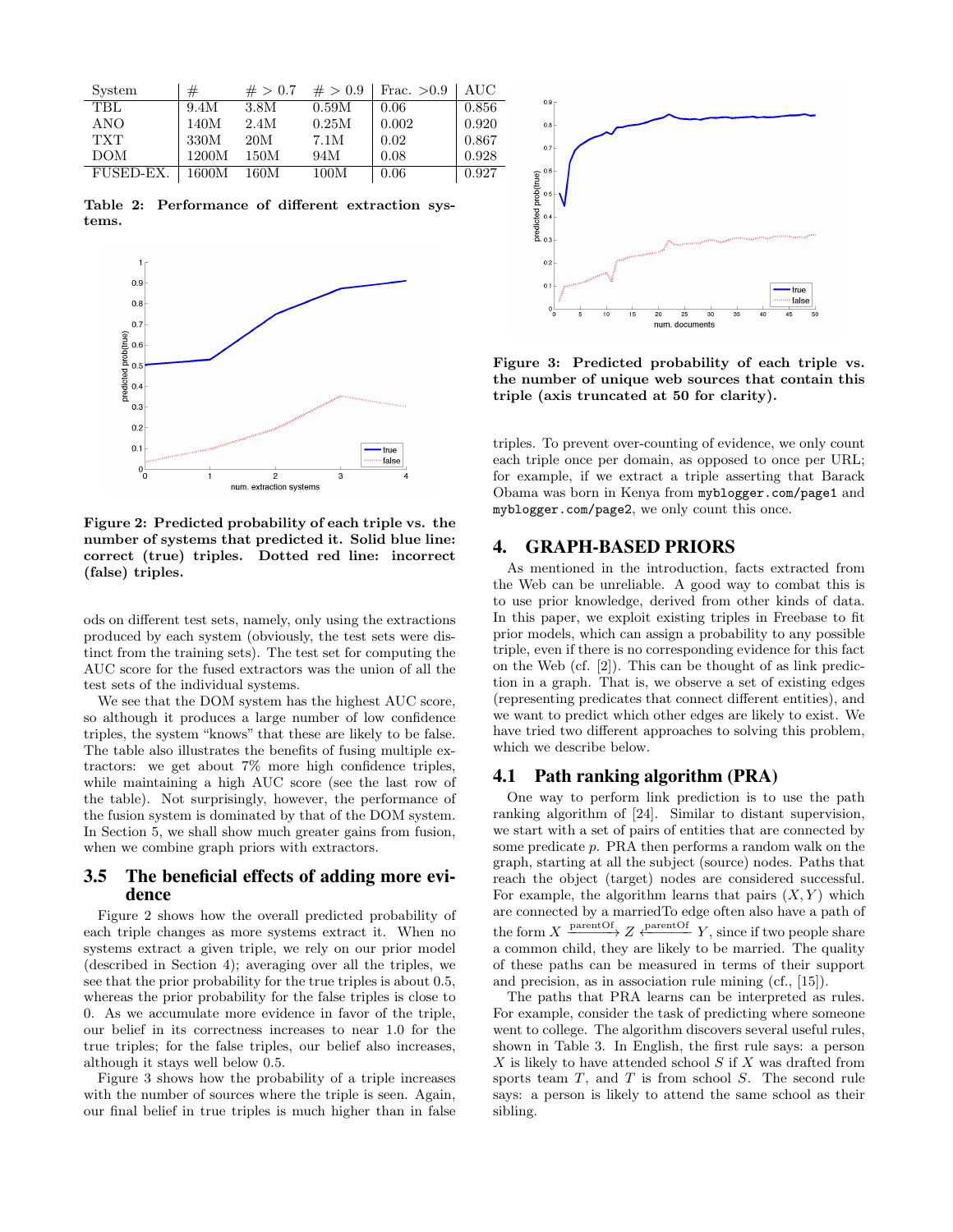| $_{\rm F1}$ |      |      |      | Path                                                                                                                                  |
|-------------|------|------|------|---------------------------------------------------------------------------------------------------------------------------------------|
| 0.03        |      | 0.01 | 2.62 | /sports/drafted-athlete/drafted,/sports/sports-league-draft-pick/school                                                               |
| 0.05        | 0.55 | 0.02 | 1.88 | /people/person/sibling-s, /people/sibling-relationship/sibling, /people/person/education, /education/education/institution            |
| 0.06        | 0.41 | 0.02 | 1.87 | /people/person/spouse-s, /people/marriage/spouse, /people/person/education, /education/education/institution                          |
| 0.04        | 0.29 | 0.02 | 1.37 | /people/person/parents, /people/person/education, /education/education/institution                                                    |
| 0.05        | 0.21 | 0.02 | 1.85 | /people/person/children,/people/person/education,/education/education/institution                                                     |
| 0.13        | 0.1  | 0.38 | -6.4 | /people/person/place-of-birth, /location/location/people-born-here, /people/person/education, /education/education/institution        |
| 0.05        | 0.04 | 0.34 | 1.74 | (type/object/type, /type/type/instance, /people/person/education, /education/education/institution/                                   |
| 0.04        | 0.03 | 0.33 | 2.19 | /people/person/profession, /people/profession/people-with-this-profession, /people/person/education, /education/education/institution |

Table 3: Some of the paths learned by PRA for predicting where someone went to college. Rules are sorted by decreasing precision. Column headers: F1 is the harmonic mean of precision and recall, P is the precision, R is the recall, W is the weight given to this feature by logistic regression.

Since multiple rules or paths might apply for any given pair of entities, we can combine them by fitting a binary classifier (we use logistic regression). In PRA, the features are the probabilities of reaching  $O$  from  $S$  following different types of paths, and the labels are derived using the local closed world assumption. We can fit a classifier for each predicate independently in parallel. We have trained prior predictors for 4469 predicates using Freebase as training data. At test time, given a new  $(s, p, o)$  triple, we look up all the paths for predicate  $p$  chosen by the learned model, and perform a walk (on the training graph) from s to o via each such path; this gives us a feature value that can be plugged in to the classifier.

The overall AUC is 0.884, which is less than that of the fused extractor system (0.927), but is still surprisingly high.

#### 4.2 Neural network model (MLP)

An alternative approach to building the prior model is to view the link prediction problem as matrix (or rather, tensor) completion. In particular, the original KB can be viewed as a very sparse  $E \times P \times E$  3d matrix G, where E is the number of entities,  $P$  is the number of predicates, and  $G(s, p, o) = 1$  if there is a link of type p from s to o, and  $G(s, p, o) = 0$  otherwise. We can perform a lowrank decomposition of this tensor by associating a latent low dimensional vector to each entity and predicate, and then computing the elementwise inner product:

$$
\Pr(G(s, p, o) = 1) = \sigma\left(\sum_{k=1}^{K} u_{sk} w_{pk} v_{ok}\right) \tag{1}
$$

where  $\sigma(x) = 1/(1+e^{-x})$  is the sigmoid or logistic function, and  $K \sim 60$  is the number of hidden dimensions. Here  $\vec{u}_s, \vec{w}_p$  and  $\vec{v}_o$  are K-dimensional vectors, which embed the discrete tokens into a low dimensional "semantic" space. If we ignore the sigmoid transform (needed to produce binary responses), this is equivalent to the PARAFAC method of tensor decomposition [14, 5, 11].

A more powerful model was recently proposed in [37]; this associates a different tensor with each relation, and hence has the form

$$
\Pr(G(s, p, o) = 1) = \sigma\left(\vec{\beta}_p^T f\left[\vec{u}_s^T \vec{W}_p^{1:M} \vec{v}_o\right]\right) \tag{2}
$$

where  $f()$  is a nonlinear function such as tanh,  $\vec{\beta}_p$  is a  $K \times 1$ vector, and  $\vec{W}_{p}^{m}$  is a  $K \times K$  matrix. Unfortunately, this model requires  $O(KE + K^2MP)$  parameters, where M is the number of "layers" in the tensor W.

In this paper, we considered a simpler approach where

we associate one vector per predicate, as in Equation 1, but then use a standard multi layer perceptron (MLP) to capture interaction terms. More precisely, our model has the form

$$
\Pr(G(s, p, o) = 1) = \sigma\left(\vec{\beta}^T f\left[\vec{A} \left[\vec{u}_s, \vec{w}_p, \vec{v}_o\right]\right]\right) \tag{3}
$$

where  $\overrightarrow{A}$  is a  $L \times (3K)$  matrix (where the 3K term arises from the K-dimensional  $\vec{u}_s$  and  $\vec{w}_p$  and  $\vec{v}_o$ ) representing the first layer weights (after the embeddings), and  $\vec{\beta}$  is a  $L \times 1$ vector representing the second layer weights. (We set  $L =$  $K = 60.$ ) This has only  $O(L+LK+KE+KP)$  parameters, but achieves essentially the same performance as the one in Equation 2 on their dataset.<sup>6</sup>

Having established that our MLP model is comparable to the state of the art, we applied it to the KV data set. Surprisingly, we find that the neural model has about the same performance as PRA when evaluated using ROC curves (the AUC for the MLP model is 0.882, and for PRA is 0.884).

To illustrate that the neural network model learns a meaningful "semantic" representation of the entities and predicates, we can compute the nearest neighbors of various items in the a K-dimensional space. It is known from previous work (e.g., [27]) that related entities cluster together in the space, so here we focus on predicates. The results are shown in Table 4. We see that the model learns to put semantically related (but not necessarily similar) predicates near each other. For example, we see that the closest predicates (in the  $\vec{w}$  embedding space) to the 'children' predicate are 'parents', 'spouse' and 'birth-place'.

#### 4.3 Fusing the priors

We can combine the different priors together using the fusion method described in Section 3.2. The only difference is the features that we use, since we no longer have any extractions. Insead, the feature vector contains the vector of confidence values from each prior system, plus indicator values specifying if the prior was able to predict or not. (This lets us distinguish a missing prediction from a prediction score of 0.0.) We train a boosted classifier using these signals, and calibrate it with Platt Scaling, as before. Fusing the two prior methods helps performance, since they have complementary strengths and weaknesses (different inductive biases): the AUC of the fused system is 0.911.

 $^6$  More precisely,  $\left[37\right]$  reported an  $88.9\%$  accuracy on the subset of Freebase data they have worked with (75,043 entities, 13 relations) when they replaced entities such as Barack-Obama by their constituting words Barack and Obama. Applying the same technique of replacing entities with consituting words, our simpler model got an accuracy of 89.1%.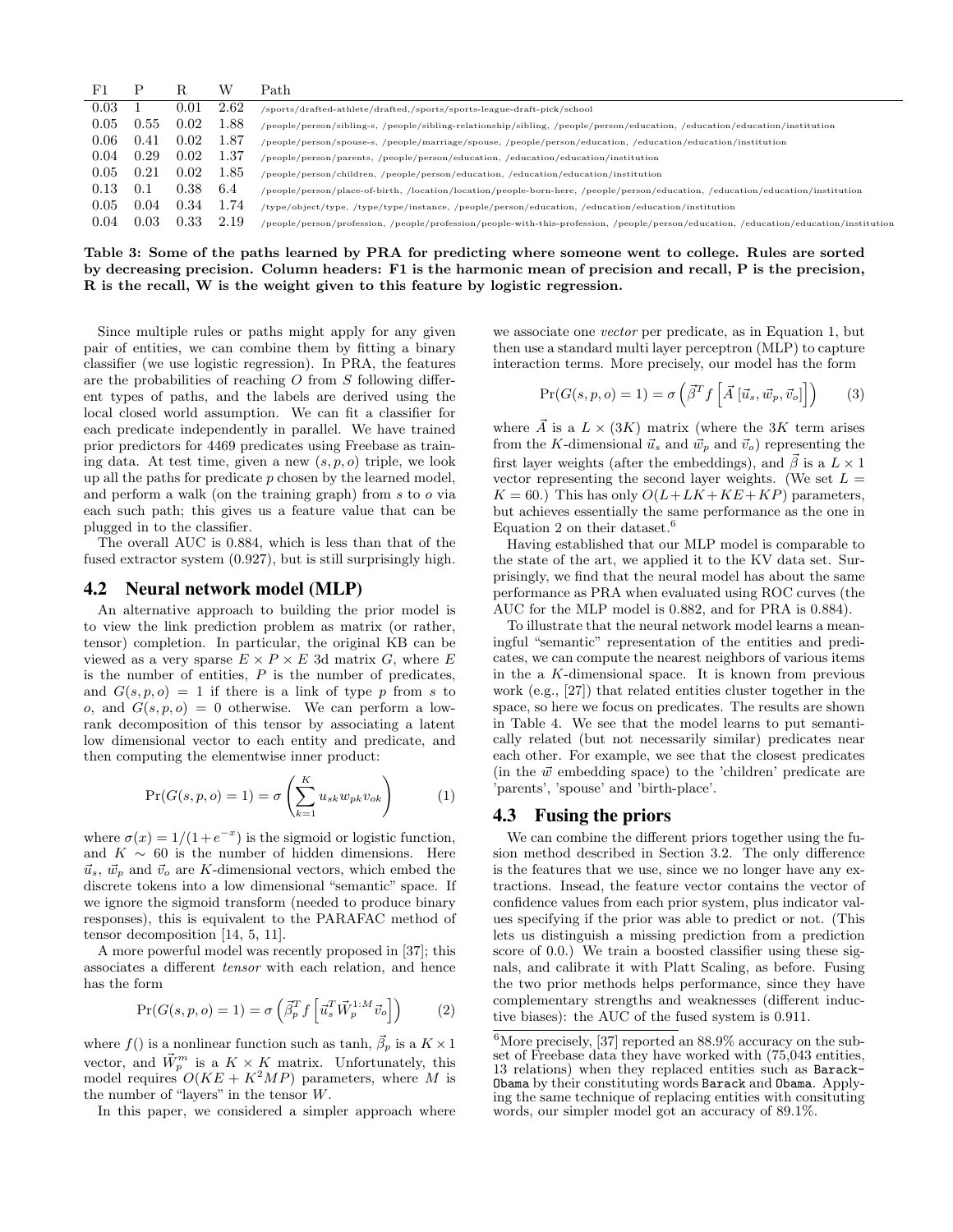| Predicate  | Neighbor 1       | Neighbor 2     | Neighbor 3        |
|------------|------------------|----------------|-------------------|
| children   | 0.4 parents      | $0.5$ spouse   | $0.8$ birth-place |
| birth-date | $1.24$ children  | $1.25$ gender  | 1.29 parents      |
| edu-end    | $1.41$ job-start | $1.61$ edu-end | $1.74$ job-end    |

Table 4: Nearest neighbors for some predicates in the 60d embedding space learned by the neural network. Numbers represent squared Euclidean distance. Edu-start and edu-end represent the start and end dates of someone attending a school or college. Similarly, job-start and job-end represent the start and end dates of someone holding a particular job.



Figure 4: ROC curves for the fused extractor, fused prior, and fused prior  $+$  extractor. The numbers in the legend are the AUC scores.

## 5. FUSING EXTRACTORS AND PRIORS

We have described several different fact extraction methods, and several different priors. We can combine all these systems together using the fusion method described in Section 3.2. Figure 4 shows the benefits of fusion quantitatively. We see that combining prior and extractor together results in a significant boost in performance.

To more clearly illustrate the effect of adding the prior, Figure 5 plots the number of triples in each confidence bin for the (fused) extractor, the (fused) prior, and the overall system. We see that compared with considering only extractions, combining priors and extractors increases the number of high confidence facts (those with a probability greater than 0.9) from about 100M to about 271M. Of these, about 33% are new facts that were not yet in Freebase.

Figure 5 illustrates another interesting effect: when we combine prior and extractor, the number of triples about which we are uncertain  $(i.e.,$  the predicted probability falling in the range of  $[0.3, 0.7]$  has gone down; some of these triples we now believe to be true (as we discussed previously), but many we now believe to be false. This is a visual illustration that the prior can reduce the false positive rate.

We now give a qualitative example of the benefits of combining the prior with the extractor. The extraction pipeline extracted the following triple:<sup>7</sup>



Figure 5: Number of triples in KV in each confidence bin.

<Barry Richter (/m/02ql38b), /people/person/edu./edu/edu/institution, Universty of Wisconsin-Madison (/m/01yx1b)>

The (fused) extraction confidence for this triple was just 0.14, since it was based on the following two rather indirect statements:<sup>8</sup>

In the fall of 1989, Richter accepted a scholarship to the University of Wisconsin, where he played for four years and earned numerous individual accolades...

The Polar Caps' cause has been helped by the impact of knowledgable coaches such as Andringa, Byce and former UW teammates Chris Tancill and Barry Richter.

However, we know from Freebase that Barry Richter was born and raised in Madison, WI. This increases our prior belief that he went to school there, resulting in a final fused belief of 0.61.

# 6. EVALUATING LCWA

So far, we have been relying on the local closed world assumption (LCWA) to train and test our system. However, we know that this is just an approximation to the truth. For example, Freebase often lists the top 5 or so actors for any given movie, but it is unreasonable to assume that this list is complete (since most movies have a cast of 10–20 actors); this can result in false negatives (if our system predicts the name of an actor that is not on the list). Conversely (but less frequently), Freebase can contain errors, which can result in false positives.

To assess the severity of this problem, we manually labeled a subset of our balanced test set, using an in-house team of raters. This subset consisted of 1000 triples for 10

<sup>7</sup>Here the predicate is a conjunction of two primitive predicates, /people/person/education and /educa-

tion/education/institution, obtained by passing through a complex value type (CVT) node, aka an anonymous or "blank" node, representing the temporal event that Barry attended Madison.<br><sup>8</sup>Sources:

http://www.legendsofhockey.net/ LegendsOfHockey/jsp/SearchPlayer.jsp?player=11377

and http://host.madison.com/sports/high-school/ hockey/numbers-dwindling-for-once-mighty-madison\

<sup>-</sup>high-school\-hockey-programs/article\_

<sup>95843</sup>e00-ec34-11df-9da9-001cc4c002e0.html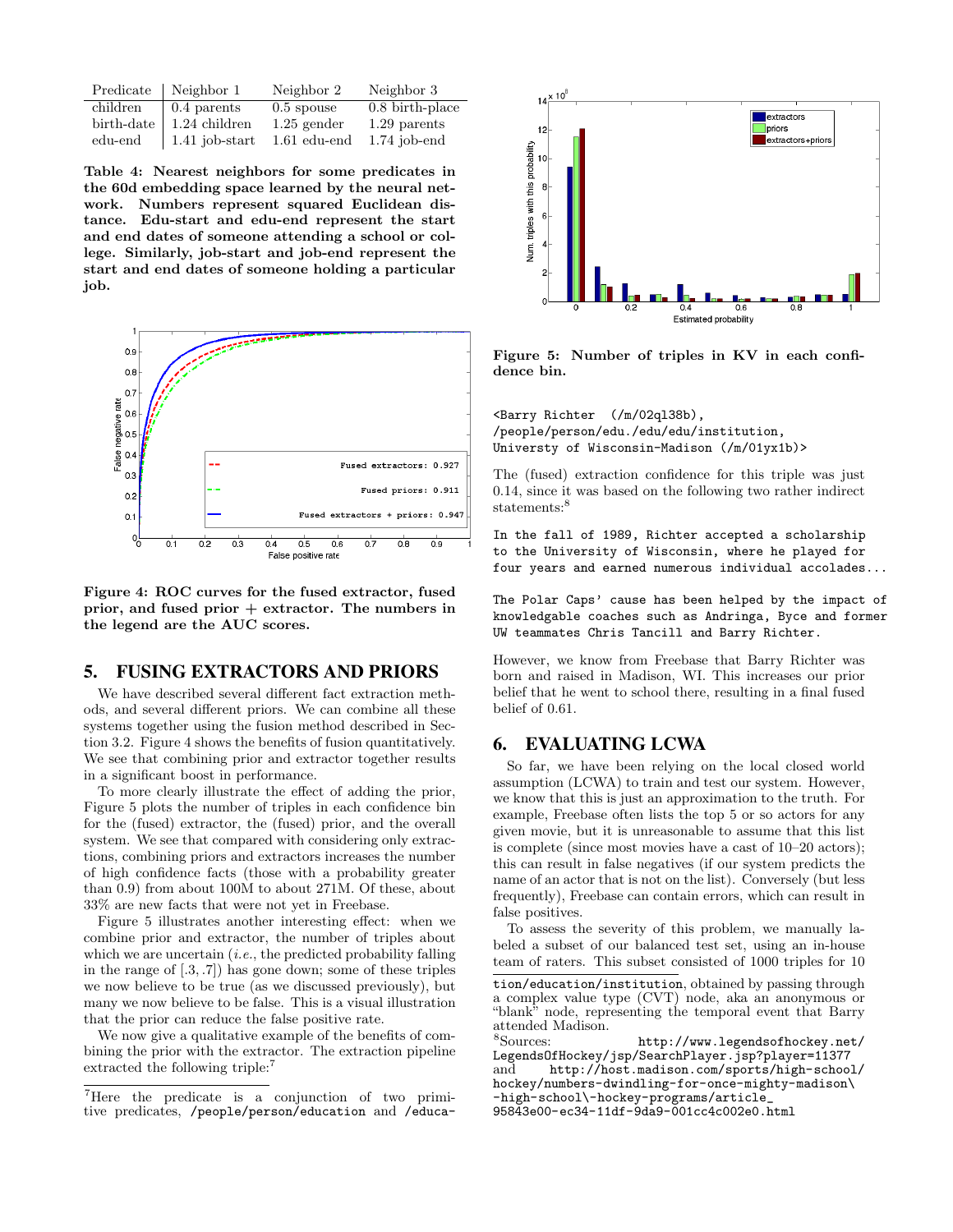|                   | Labels Prior Extractor Prior+ex |       |
|-------------------|---------------------------------|-------|
| LCWA 0.943 0.872  |                                 | 0.959 |
| Human 0.843 0.852 |                                 | 0.869 |

Table 5: AUC scores for the fused prior, extractor and prior+extractor using different labels on the 10k test set.

different predicates. We asked each rater to evaluate each such triple, and to determine (based on their own research, which can include web searches, looking at wikipedia, etc) whether each triple is true or false or unknown; we discarded the 305 triples with unknown labels.

We then computed the performance of our systems on this test set, using both LCWA labels and the human labels. In both cases, the system was trained on our full training set (i.e., 80% of 1.6B) using LCWA labels. The results are shown in Table 5. We see that the performance on the human labeled data is lower, although not by that much, indirectly justifying our use of the LCWA.

#### 7. RELATED WORK

There is a growing body of work on automatic knowledge base construction [44, 1]. This literature can be clustered into 4 main groups: (1) approaches such as YAGO [39], YAGO2 [19], DBpedia [3], and Freebase [4], which are built on Wikipedia infoboxes and other structured data sources; (2) approaches such as Reverb [12], OLLIE [26], and PRIS-MATIC [13], which use open information (schema-less) extraction techniques applied to the entire web; (3) approaches such as NELL/ ReadTheWeb [8], PROSPERA [30], and DeepDive/ Elementary [32], which extract information from the entire web, but use a fixed ontology/ schema; and (4) approaches such as Probase [47], which construct taxonomies (is-a hierarchies), as opposed to general KBs with multiple types of predicates.

The knowledge vault is most similar to methods of the third kind, which extract facts, in the form of disambiguated triples, from the entire web. The main difference from this prior work is that we fuse together facts extracted from text with prior knowledge derived from the Freebase graph.

There is also a large body of work on link prediction in graphs. This can be thought as creating a joint probability model over a large set of binary random variables, where  $G(s, p, o) = 1$  if and only if there is a link of type p from s to o. The literature can be clustered into three main kinds of methods: (1) methods that directly model the correlation between the variables, using discrete Markov random fields  $(e.g., [23])$  or continuous relaxations thereof  $(e.g., [34])$ ;  $(2)$ methods that use latent variables to model the correlations indirectly, using either discrete factors (e.g., [48]) or continuous factors (e.g., [31, 11, 20, 37]); and (3) methods that approximate the correlation using algorithmic approaches, such as random walks [24].

In the knowledge vault, we currently employ graph priors of the second and third kind. In particular, our neural tensor model is a continuous latent variable model, which is similar to, but slightly different from, [37] (see Section 4.2 for a discussion). Our PRA model is similar to the method described in [24], except it is trained on Freebase instead of on NELL. In addition, it uses a more scalable implementation.

Another related literature is on the topic of probabilistic

databases (see e.g., [40, 43]). KV is a probabilistic database, and it can support simple queries, such as BarackObama BornIn ?, which returns a distribution over places where KV thinks Obama was born. However, we do not yet support sophisticated queries, such as JOIN or SELECT.

Finally, there is a small set of papers on representing uncertainty in information extraction systems (see e.g., [45, 25]). KV also represents uncertainty in the facts it has extracted. Indeed, we show that its uncertainty estimates are well-calibrated. We also show how they change as a function of the amount of evidence (see Figure 2).

### 8. DISCUSSION

Although Knowledge Vault is a large repository of useful knowledge, there are still many ways in which it can be improved. We discuss some of these issues below.

Modeling mutual exclusion between facts. Currently (for reasons of scalability) we treat each fact as an independent binary random variable, that is either true or false. However, in reality, many triples are correlated. For example, for a functional relation such as born-in, we know there can only be one true value, so the  $(s, p, o_i)$  triples representing different values  $o_i$  for the same subject s and predicate p become correlated due to the mutual exclusion constraint. A simple way to handle this is to collect together all candidate values, and to force the distribution over them to sum to 1 (possibly allowing for some "extra" probability mass to account for the fact that the true value might not be amongst the extracted set of candidates). This is similar to the notion of an X-tuple in probabilistic databases [40]. Preliminary experiments of this kind did not work very well, since the different  $o_i$  often represent the same entity at different levels of granularity. For example, we might have a fact that Obama was born in Honolulu, and another one stating he was born in Hawaii. These are not mutually exclusive, so the naive approach does not work. We are currently investigating more sophisticated methods.

Modeling soft correlation between facts. For some kinds of relations, there will be soft constraints on their values. For example, we know that people usually have between 0 and 5 children; there is of course a long tail to this distribution, but it would still be surprising (and indicative of a potential error) if we extracted 100 different children for one person. Similarly, we expect the date of birth of a person to be about 15 to 50 years earlier than the date of birth of their child. Preliminary experiments using joint Gaussian models to represent correlations amongst numerical values show some promise, but we still need to fully integrate this kind of joint prior into KV.

Values can be represented at multiple levels of abstraction. We can represent the world at different levels of granularity. For example, we can say that Obama is born in Honolulu, or in Hawaii, or in the USA. When matching extracted facts with those stored in Freebase, we use prior geographical knowledge to reason about compatibility. For example, if we extract that Obama was born in Hawaii, and we already know he was born in Honolulu, we consider this a correct extraction. In the future, we would like to generalize this approach to other kinds of values. For example, if we extract that Obama's profession is politician, and we already know his profession is president, we should regard the extracted fact as true, since it is implied by what we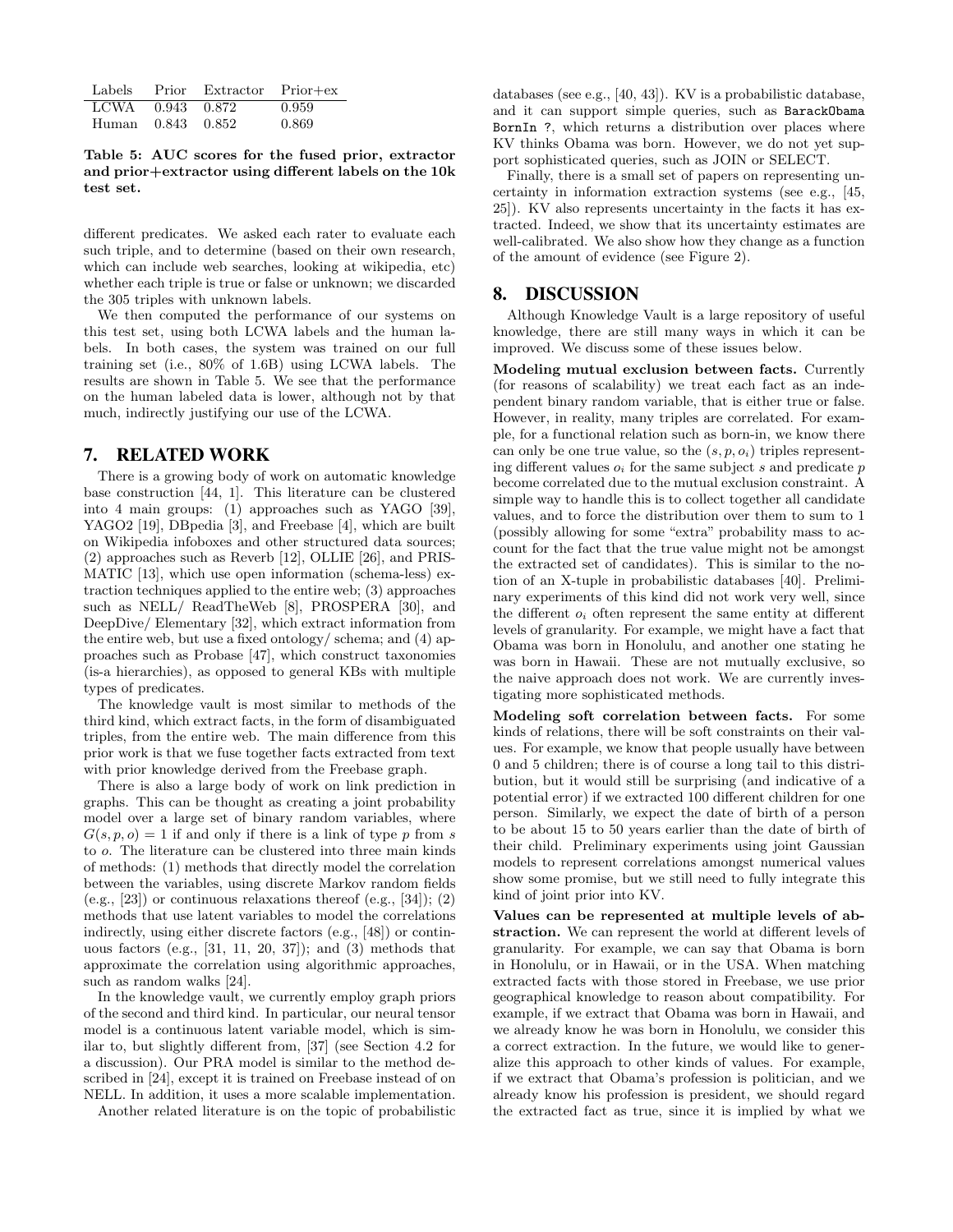already know.

Dealing with correlated sources. In Figure 3, we showed how our belief in a triple increased as we saw it extracted from more sources. This is of course problematic if we have duplicated or correlated sources. Currently we have a very simple solution to this, based on counting each domain only once. In the future, we plan to deploy more sophisticated copy detection mechanisms, such as those in [10].

Some facts are only temporarily true. In some cases, the "truth" about a fact can change. For example, Google's current CEO is Larry Page, but from 2001 to 2011 it was Eric Schmidt. Both facts are correct, but only during the specified time interval. For this reason, Freebase allows some facts to be annotated with beginning and end dates, by use of the CVT (compound value type) construct, which represents n-ary relations via auxiliary nodes. (An alternative approach is to reify the pairwise relations, and add extra assertions to them, as in the YAGO2 system [19].) In the future, we plan to extend KV to model such temporal facts. However, this is non-trivial, since the duration of a fact is not necessarily related to the timestamp of the corresponding source (cf. [21]).

Adding new entities and relations. In addition to missing facts, there are many entities that are mentioned on the Web but are not in Freebase, and hence not in KV either. In order to represent such information, we need to automatically create new entities (cf. [46]); this is work in progress. Furthermore, there are many relations that are mentioned on the Web but cannot be represented in the Freebase schema. To capture such facts, we need to extend the schema, but we need to do so in a controlled way, to avoid the problems faced by open IE systems, which have many redundant and synonymous relations. See [17] for one possible approach to this problem.

Knowledge representation issues. The RDF triple format seems adequate for representing factual assertions (assuming a suitably rich schema), but it might be less appropriate for other kinds of knowledge (e.g., representing the difference between running and jogging, or between jazz music and blues). There will always be a long tail of concepts that are difficult to capture in any fixed ontology. Our neural network is one possible way to provide semantically plausible generalizations, but extending it to represent richer forms of knowledge is left to future work.

Inherent upper bounds on the potential amount of knowledge that we can extract. The goal of KV is to become a large-scale repository of all of human knowledge. However, even if we had a perfect machine reading system, not all of human knowledge is available on the Web. In particular, common sense knowledge may be hard to acquire from text sources. However, we may be able to acquire such knowledge using crowdsourcing techniques (c.f., [38]).

## 9. CONCLUSIONS

In this paper we described how we built a Web-scale probabilistic knowledge base, which we call Knowledge Vault. In contrast to previous work, we fuse together multiple extraction sources with prior knowledge derived from an existing KB. The resulting knowledge base is about 38 times bigger than existing automatically constructed KBs. The facts in KV have associated probabilities, which we show are wellcalibrated, so that we can distinguish what we know with high confidence from what we are uncertain about. In the future, we hope to continue to scale KV, to store more knowledge about the world, and to use this resource to help various downstream applications, such as question answering, entity-based search, etc.

## Acknowledgments

We thank John Giannandrea, Fernando Pereira, and Amar Subramanya for constructive suggestions that helped us improve this paper, and Kevin Lerman, Abhijit Mahabal, and Oksana Yakhnenko for developing most of the extraction pipeline. We also thank Eric Altendorf and Alex Smola, who were instrumental in the early phases of the project.

## 10. REFERENCES

- [1] AKBC-WEKEX. The Knowledge Extraction Workshop at NAACL-HLT, 2012.
- [2] G. Angeli and C. Manning. Philosophers are mortal: Inferring the truth of unseen facts. In CoNLL, 2013.
- [3] S. Auer, C. Bizer, G. Kobilarov, J. Lehmann, R. Cyganiak, and Z. Ives. DBpedia: A nucleus for a web of open data. In The semantic web, pages 722–735, 2007.
- [4] K. Bollacker, C. Evans, P. Paritosh, T. Sturge, and J. Taylor. Freebase: a collaboratively created graph database for structuring human knowledge. In SIGMOD, pages 1247–1250. ACM, 2008.
- [5] A. Bordes, X. Glorot, J. Weston, and Y. Bengio. Joint learning of words and meaning representations for open-text semantic parsing. In AI/Statistics, 2012.
- [6] M. Cafarella, A. Halevy, Z. D. Wang, E. Wu, and Y. Zhang. WebTables: Exploring the Power of Tables on the Web. VLDB, 1(1):538–549, 2008.
- [7] M. J. Cafarella, A. Y. Halevy, and J. Madhavan. Structured data on the web. Commun. ACM, 54(2):72–79, 2011.
- [8] A. Carlson, J. Betteridge, B. Kisiel, B. Settles, E. H. Jr., and T. Mitchell. Toward an architecture for never-ending language learning. In AAAI, 2010.
- [9] O. Deshpande, D. Lambda, M. Tourn, S. Das, S. Subramaniam, A. Rajaraman, V. Harinarayan, and A. Doan. Building, maintaing and using knowledge bases: A report from the trenches. In SIGMOD, 2013.
- [10] X. L. Dong, L. Berti-Equille, and D. Srivastatva. Integrating conflicting data: the role of source dependence. In VLDB, 2009.
- [11] L. Drumond, S. Rendle, and L. Schmidt-Thieme. Predicting RDF Triples in Incomplete Knowledge Bases with Tensor Factorization. In 10th ACM Intl. Symp. on Applied Computing, 2012.
- [12] A. Fader, S. Soderland, and O. Etzioni. Identifying relations for open information extraction. In EMNLP, 2011.
- [13] J. Fan, D. Ferrucci, D. Gondek, and A. Kalyanpur. Prismatic: Inducing knowledge from a large scale lexicalized relation resource. In First Intl. Workshop on Formalisms and Methodology for Learning by Reading, pages 122–127. Association for Computational Linguistics, 2010.
- [14] T. Franz, A. Schultz, S. Sizov, and S. Staab. TripleRank: Ranking Semantic Web Data by Tensor